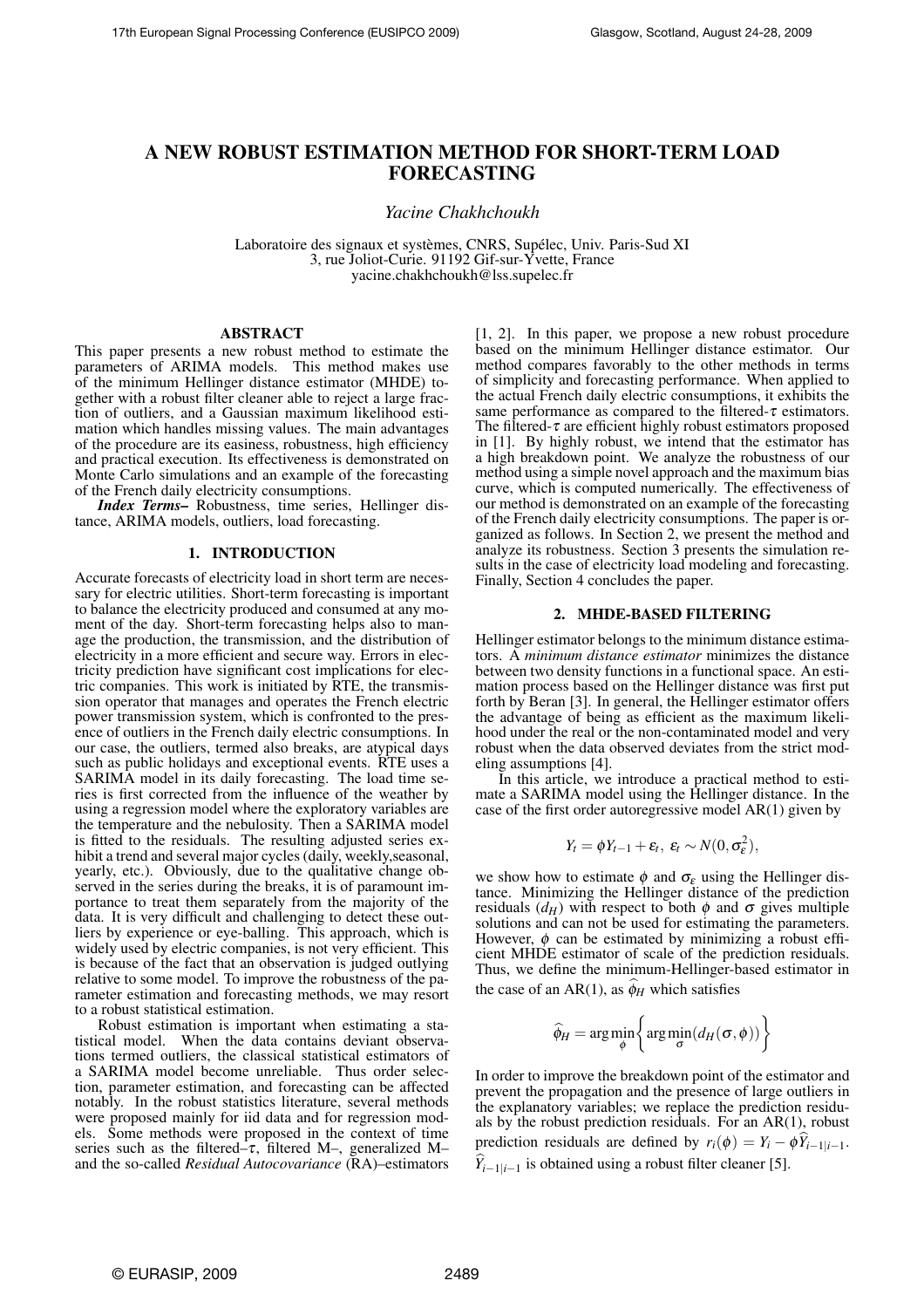The proposed estimator is computed by the following steps

- Step 1: Search for  $\hat{\sigma}_H$  that minimizes the Hellinger cost function  $d_H(\sigma, \phi)$  for a certain  $\phi$ 

$$
2 - 2 \int_{-\infty}^{+\infty} \left( \frac{1}{\sigma \sqrt{2\pi}} e^{\frac{-z^2}{2\sigma^2}} \right)^{\frac{1}{2}} f_r(z)^{\frac{1}{2}} dz,
$$

 $f_r(z)$  is the nonparametric kernel estimate of the probability density function of the robust prediction residuals defined by

$$
f_r(z) = \frac{1}{nh} \sum_{i=1}^n K\left(\frac{z - r_i(\phi)}{h}\right),
$$

where *n* is the number of observations used, *K* is referred to as the kernel and *h* is a positive number known as the bandwidth [6]. The optimal choice of the bandwidth value and the kernel type are widely studied in the nonparametric area [6]. In this article, we propose to use a Gaussian kernel.

- Step 2: Choose the  $\phi$ *H* that minimizes the  $\hat{\sigma}_H(r_1,...,r_n)$  $= \operatorname{argmin}_{\sigma}(d_H(\sigma, \phi))$  estimated previously.

The algorithm proposed in this paper uses a simple grid search for  $\phi$ , which is tractable since the interval of search is ]-1,1[. More sophisticated optimization algorithms were developed for the MHDE estimator [7]. To estimate an  $AR(p)$ with  $p > 1$ , the MHDE based estimator can be combined with a Durbin-Levinson algorithm to give a robust-efficient Durbin-Levinson algorithm. This algorithm is given by

$$
\bullet \quad \widehat{\phi}_{m,i} = \widehat{\phi}_{m-1,i} - \widehat{\phi}_{m,m} \widehat{\phi}_{m-1,m-i}, \, i = 1, \ldots, m-1
$$

 $\widehat{\phi}_{m,m} = \arg \min_{\phi_{m,m}} \widehat{\sigma}_H^m(r_{m+1,m}, \ldots, r_{n,m})$ 

•  $r_{i,m} = Y_i - \widehat{Y}_{i}^{(m)}$ *i*|*i*−1

 $r_{m+1,m}, \ldots, r_{n,m}$  are the robust residuals of the  $m^{th}$  step and obtained by the robust filter cleaner [5]. The MHDE algorithm applied previously to estimate the  $\phi$  in the case of an AR(1) will be used to estimate the partial autocorrelation function  $\phi_{m,m}$  in each step of the Durbin-Levinson algorithm. This means that for a certain  $\phi_{m,m}$  in ]-1,1[, calculate  $\widehat{\sigma}_H^m$  and choose the  $\widehat{\phi}_{m,m}$  that minimizes  $\widehat{\sigma}_{H}^{m}$ . This approach allows to estimate an autoregressive model of order *p*, AR(*p*).

To estimate the parameters of an ARMA(*p*,*q*) model, we propose the following procedure

- Fit a high order  $AR(p^*)$  using the MHDE based estimator, where  $p^*$  is selected by a robust order selection criterion subject to being larger than the order of the autoregressive part *p*.
- Detect the outliers by filtering with the high order  $AR(p^*)$ , reject them and use a classical maximum likelihood based estimation method of ARMA models with missing values [8].

The robust filtering is based on the state representation of an  $AR(p^*)$ . The filter used is defined in [1] and based on the robust filter of Masreliez [5], which is termed the filter cleaner.

This filter adapts the outliers with their expected values from the other observations and the structure of the model. While at this stage, we can apply a maximum-likelihood estimator on the 'cleaned' series, we prefer to delete the outliers and apply a classical estimator with missing values [8]. An  $AR(p^*)$  of high order is described by the following state

space representation

$$
\begin{cases}\nX_t = \Phi X_{t-1} + D\varepsilon_t \\
y_t = GX_t\n\end{cases}, \Phi = \begin{pmatrix}\n\phi_1 & I_{p^*-1} \\
\vdots & 0_{p^*-1} \\
\phi_{p^*} & 0_{p^*-1}'\n\end{pmatrix}
$$
\n(1)

Here,  $\Phi$  is the transition matrix,  $D = (1, 0, \ldots, 0)$ ,  $G =$  $(1,0,\ldots,0)$ ,  $I_k$  is the  $k \times k$  identity matrix and  $0_k$  the zero vector in  $\mathbb{R}^k$ ; dim( $\Phi$ )= $k \times k$ .

# 2.1 Robustness analysis of the MHDE based estimator

We propose in this section a simple novel approach to understand the robustness and the efficiency of the MHDE in general and in the case of an AR(1). Beran[3] put forth an informal proof of the efficiency and robustness of the MHDE in the location case. The theoretical robustness and efficiency was studied by Lindsay[4]. Tamura and Boos[9] studied the case of multivariate location and covariance estimates. In this section, we compare the MHDE solution to an equivalent Mestimator solution. The Hellinger in this approach is found to be equivalent to several redescending M-estimators that tends to the maximum likelihood estimator when the fraction of contamination  $\varepsilon$  tends to 0.

#### *2.1.1 M-estimator equivalent to minimum Hellinger distance estimator in the location case*

 $Z_1, \ldots, Z_n$  are independent contaminated Gaussian observations. We consider an infinitesimal contamination. The contaminated model is  $g = (1 - \varepsilon)N(\mu, 1) + \varepsilon \delta_{\mu+m}$ ;  $\delta_{\mu+m}$  is the point-mass at  $\mu + m$ . The contaminated distribution function is  $G(z) = (1 - \varepsilon)\Phi_{\mu}(z) + \varepsilon\Delta_{\mu+m}(z)$ , where  $\Phi_{\mu}$  is the distribution function of the normal distribution with mean  $\mu$  and variance 1 denoted by  $N(\mu,1)$ . An M-estimator  $\hat{\mu}_M$  is solution of the equation  $\sum_{i=1}^{n} \psi(z_i - \widehat{\mu}_M) = 0$ . Asymptotically,  $\hat{\mu}_M \stackrel{dS}{\longrightarrow} \mu_M$ , with  $E_g(Z - \mu_M) = \int_{-\infty}^{\infty} \psi(z - \mu_M)g(z)dz = 0$ . On the other hand, the asymptotic Hellinger estimator satisfies

$$
\int_{-\infty}^{\infty} \frac{(z - \mu_H)}{(2\pi)^{\frac{1}{4}}} e^{-\frac{(z - \mu_H)^2}{4}} \sqrt{g(z)} dz = 0
$$
 (2)

Equation (2) is obtained by deriving  $d_H$  with respect to  $\mu_H$ ;  $d_H$  is the Hellinger distance between *g* and  $N(\mu_H, 1)$ . The M-estimator which is equivalent to the previous Hellinger estimator is given by

$$
\psi(z-\mu)g(z) = \frac{(z-\mu)}{(2\pi)^{\frac{1}{4}}} \sqrt{g(z)} e^{-\frac{(z-\mu)^2}{4}} \tag{3}
$$

The MHDE is a very robust estimator. In the presence of a very small fraction of contamination  $\varepsilon$  and  $d(z)$  given previously, we obtain:

$$
\psi(z-\mu) = \frac{(z-\mu)}{(2\pi)^{\frac{1}{4}}} \frac{e^{-\frac{(z-\mu)^2}{4}}}{\sqrt{(1-\varepsilon)e^{-\frac{(z-\mu)^2}{2}}} + \varepsilon \delta(z-\mu-m)}
$$
(4)

If we consider *r* as a residual then

$$
\psi(r) = (2\pi)^{-\frac{1}{4}} \left( r \frac{e^{-\frac{r^2}{4}}}{\sqrt{(1-\varepsilon)e^{-\frac{r^2}{2}} + \varepsilon \delta(r-m)}} \right) \tag{5}
$$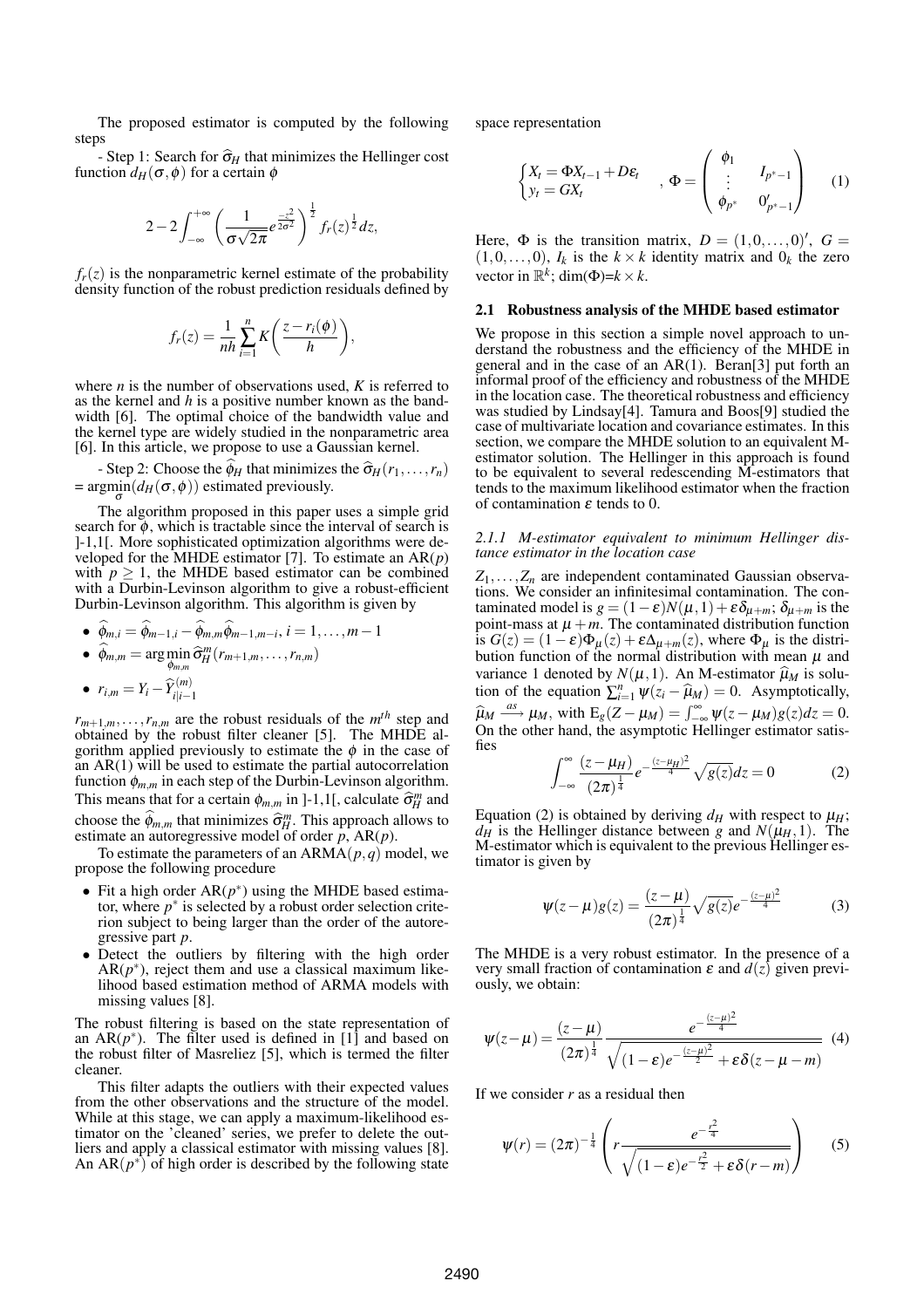

(a) The function  $\psi(m)$ ,  $\varepsilon = 0$ ,  $10^{-2}$ ,  $2 \times 10^{-2}$ ,  $5 \times 10^{-2}$ 



(b) The function  $\Psi(m, 1)$ ,  $\varepsilon = 10^{-4}$ ,  $10^{-3}$ ,  $10^{-2}$ 

# Figure 1:

We want to analyze the impact of the outlier  $r = m$ , the weight  $\psi(m)$  is given by:

$$
\psi(m) = (2\pi)^{-\frac{1}{4}} \left( \frac{me^{-\frac{m^2}{4}}}{\sqrt{(1-\varepsilon)e^{-\frac{m^2}{2}} + \varepsilon}} \right)
$$
(6)

From the Fig. 1(a), we remark that large additive outliers receive a 0 weight and thus do not influence the estimation which is then robust. When  $\varepsilon = 0$ , the  $\psi$ -function is the linear curve  $\psi(m) = m$  which is equivalent to the sample mean or the maximum likelihood estimator. For  $\varepsilon > 0$ ,  $\psi(m)$  is a redescending function. The MHDE adapts the  $\psi$  to the data.

#### *2.1.2 M-estimator equivalent to minimum Hellinger distance estimator in the dispersion case*

*Z*1,...,*Z<sup>n</sup>* are independent contaminated Gaussian observations. The contaminated model  $g = (1 - \varepsilon)N(0, \sigma) + \varepsilon \delta_m$ . We want to estimate the parameter  $\sigma$ . The Hellinger distance between the contaminated distribution function *g* and the Gaussian distribution function of  $N(0, \beta)$  is given by

$$
HD(g, N(0, \beta)) = 2 - \frac{2}{(2\pi)^{\frac{1}{4}}} \int_{-\infty}^{\infty} \sqrt{g(z)} \beta^{-\frac{1}{2}} e^{-\frac{z^2}{4\beta^2}} dz
$$

Deriving the Hellinger distance with respect to  $\beta$  and replacing by  $\beta = \sigma_H$ , we obtain

$$
\frac{1}{(2\pi)^{\frac{1}{4}}} \int_{-\infty}^{\infty} \sigma_H^{-\frac{3}{2}} \sqrt{g(z)} e^{-\frac{z^2}{4\sigma_H^2}} \left(-1 + \frac{z^2}{\sigma_H^2}\right) dz = 0.
$$

An M-estimate of scale satisfies asymptotically [1]

$$
\mathcal{E}_{g}\left[\rho\left(\frac{z}{\sigma_{M}}\right)-\delta\right] = \int_{-\infty}^{\infty}\left[\rho\left(\frac{z}{\sigma_{M}}\right)-\delta\right]g(z)dz
$$

The  $\psi$ -function of an M-estimate of scale is given by  $Ψ(z, σ) = ρ(z/σ) - δ$ . By comparing the M-estimator equation to the Hellinger equation, we obtain for  $z = m$ 

$$
\Psi(m,\sigma) = \frac{\sigma^{-\frac{3}{2}}e^{-\frac{m^2}{4\sigma^2}}\left(-1 + \frac{m^2}{\sigma^2}\right)}{(2\pi)^{\frac{1}{4}}\sqrt{(1-\varepsilon)e^{-\frac{m^2}{2\sigma^2}}+\varepsilon}}
$$

Fig. 1(b) shows that the MHDE based estimator is equivalent to a robust scale M-estimator. If  $\varepsilon$  tends to 0 then the equivalent M-estimator tends to  $\psi(z) = z^2$ . The MHDE estimator is equivalent to the classical standard deviation for  $\varepsilon = 0$ . This shows that the Hellinger is equivalent to several redescending M-estimators where their weight function depends on  $\varepsilon$ . When  $\varepsilon = 0$ , the Hellinger estimator is equivalent to the maximum likelihood estimator. This computation shows the robustness and the high efficiency of this estimator in presence and absence of contamination respectively. Since the estimated scale of the residuals is robust and efficient, we conclude that the proposed filtered-MHDE-based estimator defined previously is robust. This estimator can be considered as a filtered S-estimator as defined by [1].



(a) Maximum bias curves of two robust estimators of an  $AR(1)$ ,  $\phi=0.5$ 



(b) Efficiency of the filtered-MHDE-based estimator with increasing sample size under standard Gaussian distribution for  $n = 500$  to  $n = 950$ ,  $\phi = 0.5$ 

#### Figure 2:

#### *2.1.3 Maximum bias curves in the case of AR(1)*

The maximum bias curves of the filtered-MHDE-based estimator are calculated following the Monte Carlo procedure described in [1, page 305]. For AR(1), Fig. 2(a) depicts the maximum bias curve of our MHDE together with that of another robust estimator, namely the median of slopes estimator, which has bias-optimality properties [1, Chapter 5]. The filtered-MHDE exhibits almost similar maximum bias behavior as the median of slopes. It is observed from these plots that the filtered-MHDE-based estimator is robust and has a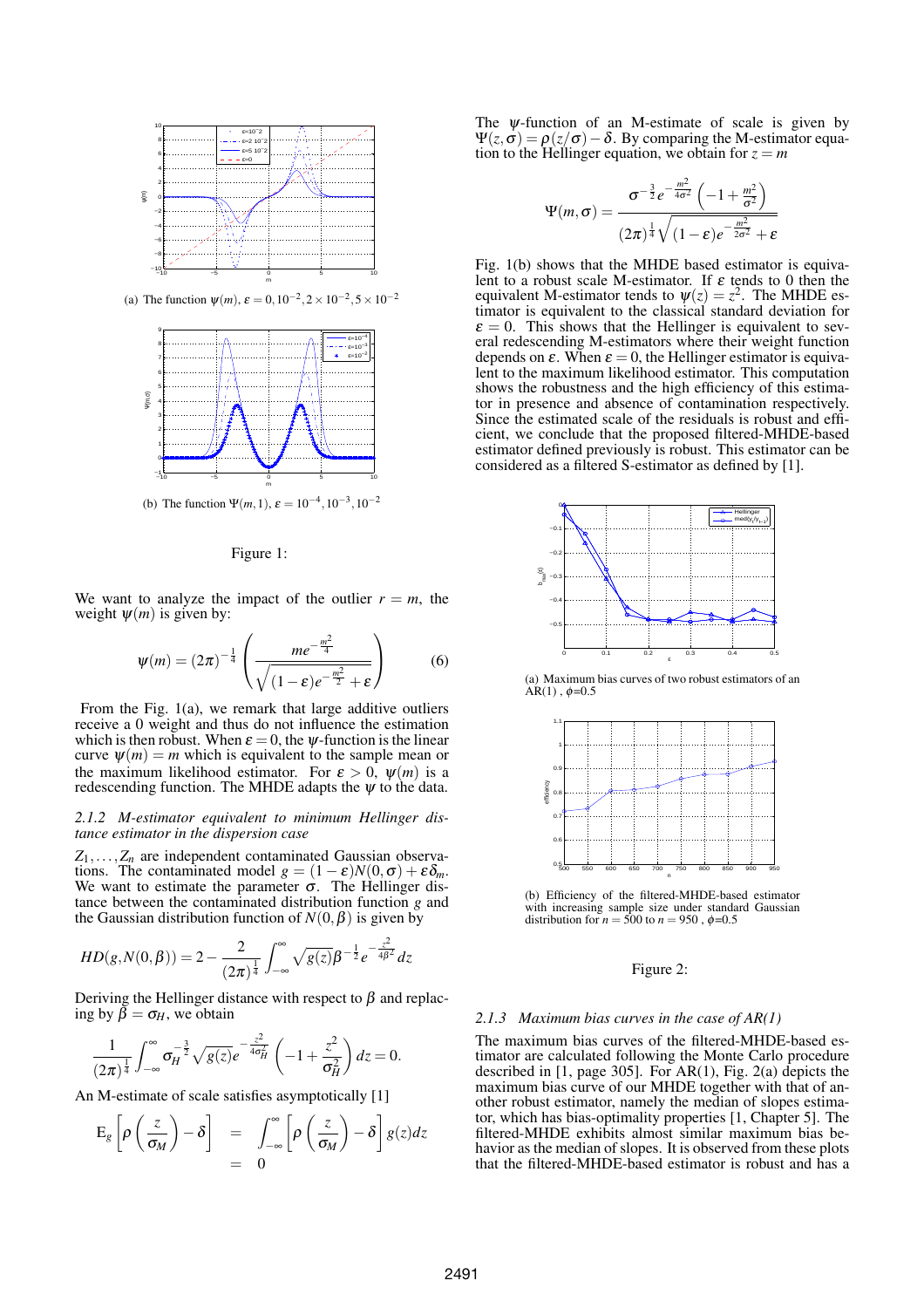breakdown point superior to 25%. The median of slopes has a breakdown point of 25 %, that is, it can handle up to 25% of outliers among the data samples. Simulation results seem to exhibit a constant breakdown point regardless of the order of the AR model for the filtered-MHDE. This result is interesting since the percentage of outliers in load time series is around 10 to 20  $\%$ . The efficiency of the proposed estimator can be verified empirically for a certain  $AR(1)$ . We do this by calculating the variance of our estimator for increasing sample size *n*. The efficiency is calculated using Monte Carlo replications of the sample. Fig. 2(b) shows that for  $\phi = 0.5$ , the efficiency of the filtered-MHDE-based estimator tends asymptotically toward unity with increasing *n*.

#### 3. APPLICATION TO LOAD TIME SERIES FORECASTING

SARIMA models are widely used to forecast electricity consumption time series [10, 11]. Fig. 3 illustrates the load demand from Saturday July 2<sup>nd</sup>, 2005 to Saturday July 23<sup>rd</sup>, 2005. We notice that there is a break appearing on July 14*th* and lasts until July 17*th*, 2005 (approximately from observation 600 to 800 on figure (3). July 14*th* is a public holiday in France. These breaks or outliers give rise to problems with online forecasting systems.



Figure 3: Half-hourly electricity consumption on July 2- 23,2005, France.

# 3.1 Estimation and post-sample forecasting results

A seasonal ARIMA model, SARIMA $(p,d,q) \times (p_1,d_1,q_1)_{s_1}$ follow the equation

$$
\phi_p(B)\Phi_{p_1}(B^{s_1})\nabla^d\nabla_{s_1}^{d_1}Y_t=\theta_q(B)\Theta_{q_1}(B^{s_1})\varepsilon_t,
$$

where  $Y_t$  is the electricity demand at time  $t$ ,  $s_1$  is the number of periods in the different seasonal cycles. *B* is the lag operator.  $\nabla$  is the difference operator,  $\nabla_{s_1}$  is the seasonal difference operator  $(B^l Y_t = Y_{t-l}, \nabla = 1 - B, \nabla_{s_1} = 1 - B^{s_1}).$  $\phi_p$ ,  $\Phi_{p_1}$ ,  $\theta_q$ ,  $\Theta_{q_1}$  are polynomials of order  $p, p_1, q, q_1$ .  $\varepsilon_p$ is a Gaussian white noise from  $N(0, \sigma_{\varepsilon}^2)$ . On the daily series of a certain time (12:00), *s*<sup>1</sup> is equal to 7 to model the within-week seasonal cycle. In Fig. 4, we show the quantiles of the absolute values of the residuals of two estimates. Namely, the proposed filtered-MHDE-based estimate and the classical approach based on maximum likelihood estimation applied after smoothing the unusual observations by expertise, denoted by CML, in the French daily load forecasting. It is seen that the MHDE based estimate yields the smallest quantiles, and hence gives the best fit to the bulk of data (80 %). In Fig. 5, we show the evolution of their mean absolute percentage error MAPE= $\frac{100}{h} \sum_{t=1}^{h} \left| \frac{Y_t - \hat{Y}_t}{Y_t} \right|$  $\vert$ , where *h* is



Figure 4: Quantiles of absolute residuals of estimates for load series at 12:00

the length of prediction. The estimation is done on a sixmonths period and the forecasting is computed on a period of one hundred (100) days. Only "normal" days are taken in account for the MAPE evaluation, which is natural since the goal of the method is to forecast "normal" days with better precision. The filtered-MHDE-based estimator has smaller MAPE than the CML for all leading times as illustrated in Fig. 5 . This means that our method improves the forecasting quality for the majority of data. In Fig. 6, the MAPE is calculated for the SARIMA estimation method based on the filtered- $\tau$  estimates and the previously defined approach. The filtered- $\tau$  estimates are highly efficient with high breakdown point of 50 %. The mean absolute percentage error of our robust approach and the filtered-<sup>τ</sup> are denoted by MAPEH and  $MAPE\tau$  respectively. At 12:00, we remark that for all leading times  $M$ APEH  $\leq$  MAPE $\tau$ . This means that the forecasting quality is improved with the new approach for this hour of the day. At  $20:00$  MAPE $\tau$  < MAPEH for small forecasting times and they are almost the same for large leading times. In this example, the MHDE is slightly superior to the  $\tau$ -estimates for the majority of day hours. The proposed method is much simpler in execution and algorithm than the filtered  $\tau$ -estimates.

### 4. CONCLUSION

In this paper, a new robust filtered-MHDE estimation method for SARIMA models is proposed. Its maximum bias curve is derived and its robustness discussed. We compare the performance of our MHDE method to that of the classical approach based on maximum likelihood estimation after smoothing the outliers by experts in the French daily load forecasting series. It is found that our MHDE method outperforms the current methods. We compare also the proposed method with the highly robust efficient estimators known by filtered- $\tau$  estimates [1]. Our method shows equivalent forecasting performance while being simpler and less complicated. Sophisticated robust methods are useful tools for automatic online